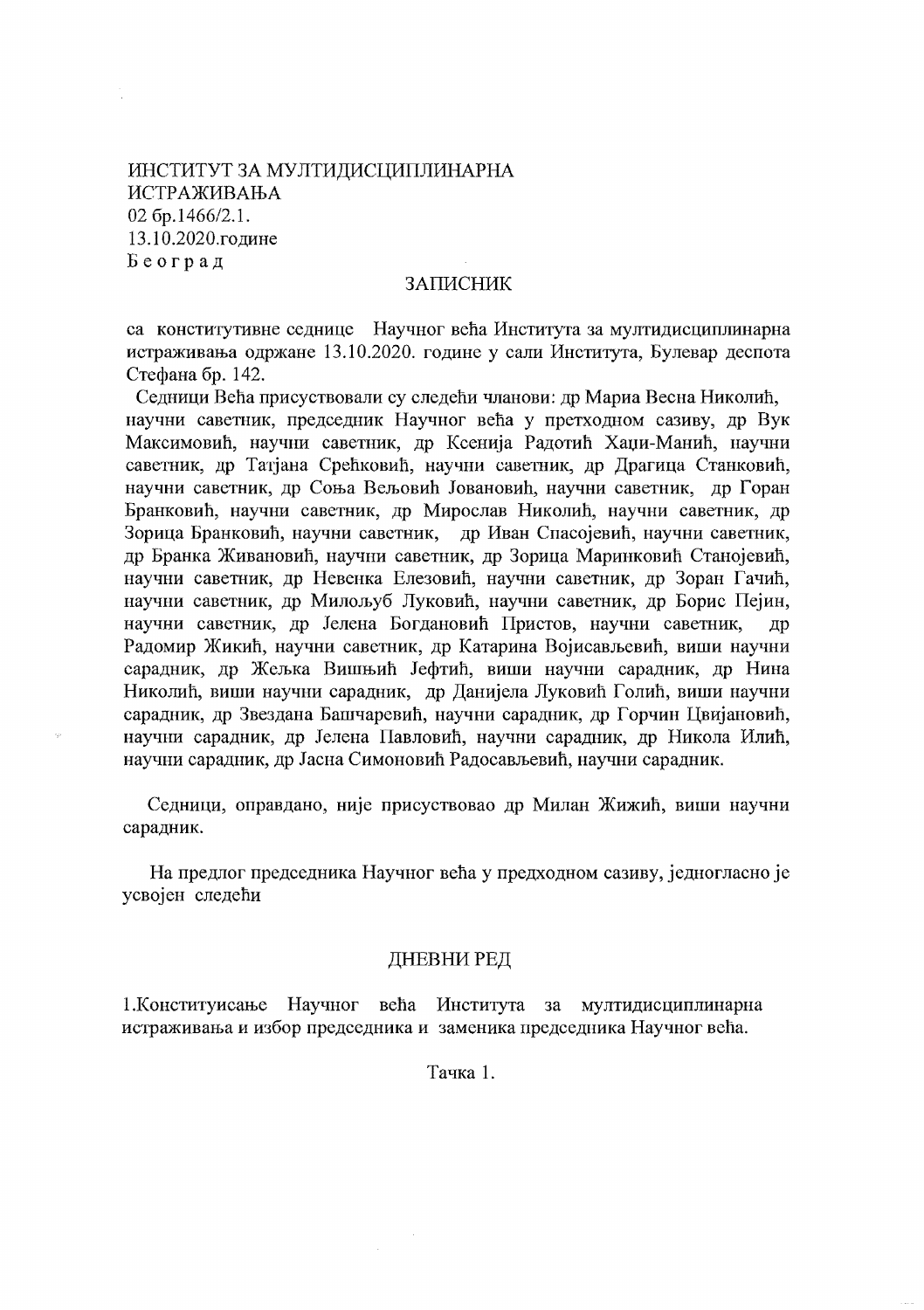Конституише се Научно веће Института за мултидисциплинарна истраживања као стручни орган Института.

1. Чланови Научног већа Института су:

| 1.  | Др Ксенија Радотић Хаџи-Манић   | научни саветник      |
|-----|---------------------------------|----------------------|
| 2.  | Др Татјана Срећковић            | научни саветник      |
| 3.  | Др Драгица Станковић            | научни саветник      |
| 4.  | Др Соња Вељовић-Јовановић       | научни саветник      |
| 5.  | Др Горан Бранковић              | научни саветник      |
| 6.  | Др Мирослав Николић             | научни саветник      |
| 7.  | Др Зорица Бранковић             | научни саветник      |
| 8.  | Др Мариа Весна Николић          | научни саветник      |
| 9.  | Др Иван Спасојевић              | научни саветник      |
| 10. | Др Бранка Живановић             | научни саветник      |
| 11. | Др Зорица Маринковић Станојевић | научни саветник      |
| 12. | Др Невенка Елезовић             | научни саветник      |
| 13. | Др Вук Максимовић               | научни саветник      |
| 14. | Др Зоран Гачић                  | научни саветник      |
| 15. | Др Милољуб Луковић              | научни саветник      |
| 16. | Др Борис Пејин                  | научни саветник      |
| 17. | Др Јелена Богдановић Пристов    | научни саветник      |
| 18. | Др Радомир Жикић                | научни саветник      |
| 19. | Др Катарина Војисављевић        | виши научни сарадник |
| 20. | Др Жељка Вишњић Јефтић          | виши научни сарадник |
| 21. | Др Нина Николић                 | виши научни сарадник |
| 22. | Др Милан Жижић                  | виши научни сарадник |
| 23. | Др Данијела Луковић-Голић       | виши научни сарадник |
| 24. | Др Звездана Башчаревић          | научни сарадник      |
| 25. | Др Горчин Цвијановић            | научни сарадник      |
| 26. | Др Јелена Павловић              | научни сарадник      |
| 27. | Др Никола Илић                  | научни сарадник      |
| 28. | Др Јасна Симоновић Радосављевић | научни сарадник      |

3. Чланови већа одлучили су да гласање буде јавно.

За председника Научног већа предложена је др Мариа Весна Николић, научни саветник, и др Зорица Маринковић Станојевић, научни саветник. После гласања констатовано је да ниједан кандидат није добио потребну већину.